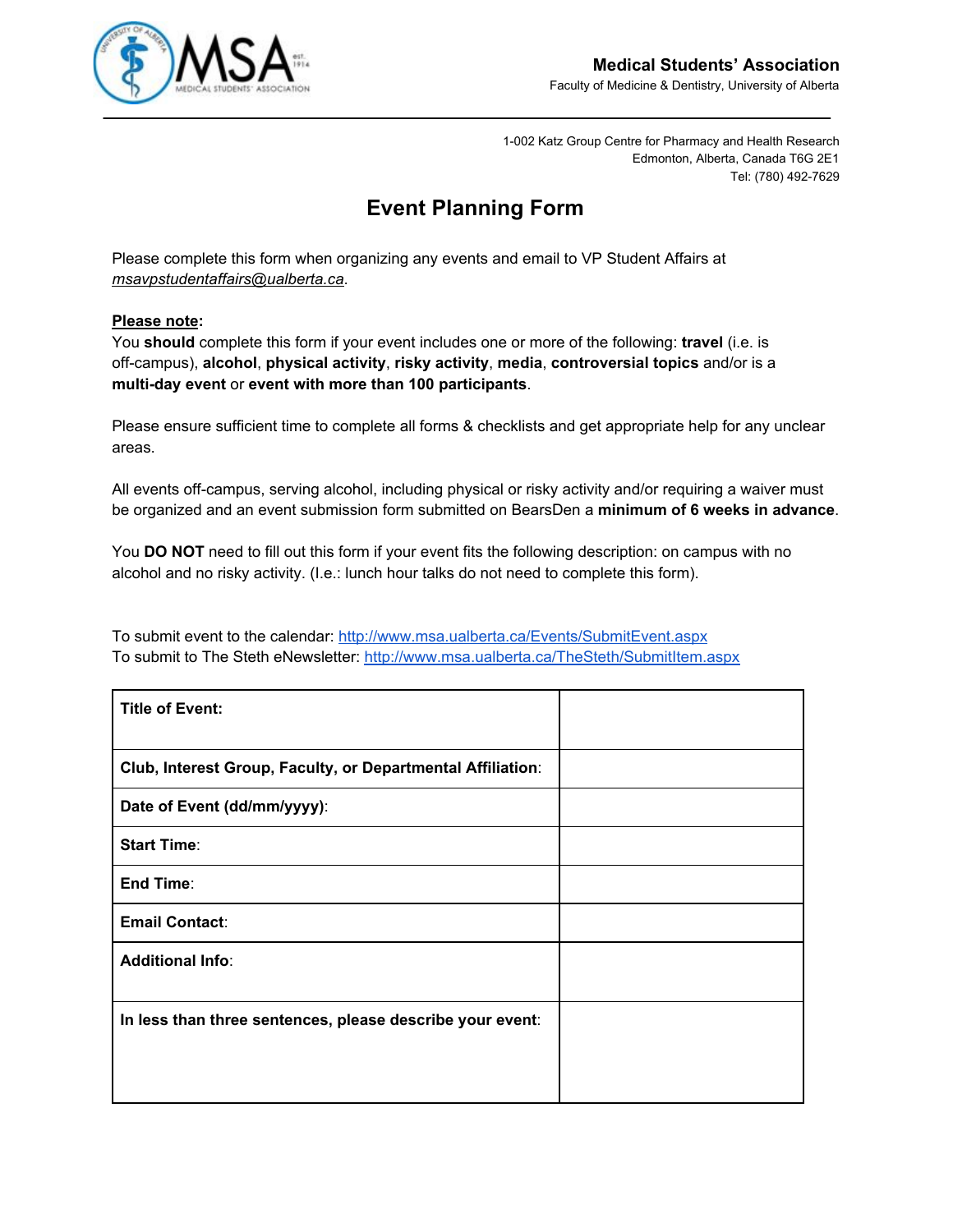

Faculty of Medicine & Dentistry, University of Alberta

1-002 Katz Group Centre for Pharmacy and Health Research Edmonton, Alberta, Canada T6G 2E1 Tel: (780) 492-7629

| Number of participants expected to attend:                                            |  |
|---------------------------------------------------------------------------------------|--|
| Is the event OFF Campus?<br>(If yes, please fill out the EVENT APPROVAL FORM:         |  |
| Go to https://alberta.collegiatelink.net/ and log in to BearsDen                      |  |
| using your CCID and password.                                                         |  |
| 1. Click on Organizations on the menu at the top                                      |  |
| of the page                                                                           |  |
| 2. Type in "Medical Students' Association" in the<br>search bar on the left hand side |  |
| 3. Click on Join Organization on the MSA page                                         |  |
| The MSA VP Student Affairs will then<br>a.                                            |  |
| receive your request via email and                                                    |  |
| will approve it on BearsDen.                                                          |  |
| 4. Once you have been approved and given                                              |  |
| event planning authority (within a couple                                             |  |
| days), you will be notified via email by the VP                                       |  |
| Student Affairs.                                                                      |  |
| Once you are an executive (and have event planning                                    |  |
| authority) on BearsDen,<br>1. Go on the MSA page again                                |  |
| 2. Click the Create Event button that should now                                      |  |
| be visible                                                                            |  |
| 3. Fill in the event submission form and submit                                       |  |
| it.                                                                                   |  |
| a. Be sure to mention if your event will                                              |  |
| include alcohol, as this will prompt the                                              |  |
| submission form to ask for the                                                        |  |
| necessary extra information.                                                          |  |
| The SGS Risk Management Coordinator will contact                                      |  |
| you directly to clarify anything that was unclear, and to                             |  |
| pass on the waivers you will need.                                                    |  |
|                                                                                       |  |
| Specific Location (building & room number, or street<br>address) if off-campus:       |  |
| Is the event ON-CAMPUS?                                                               |  |
| Specific Location (building & room number, or street<br>address) if on-campus:        |  |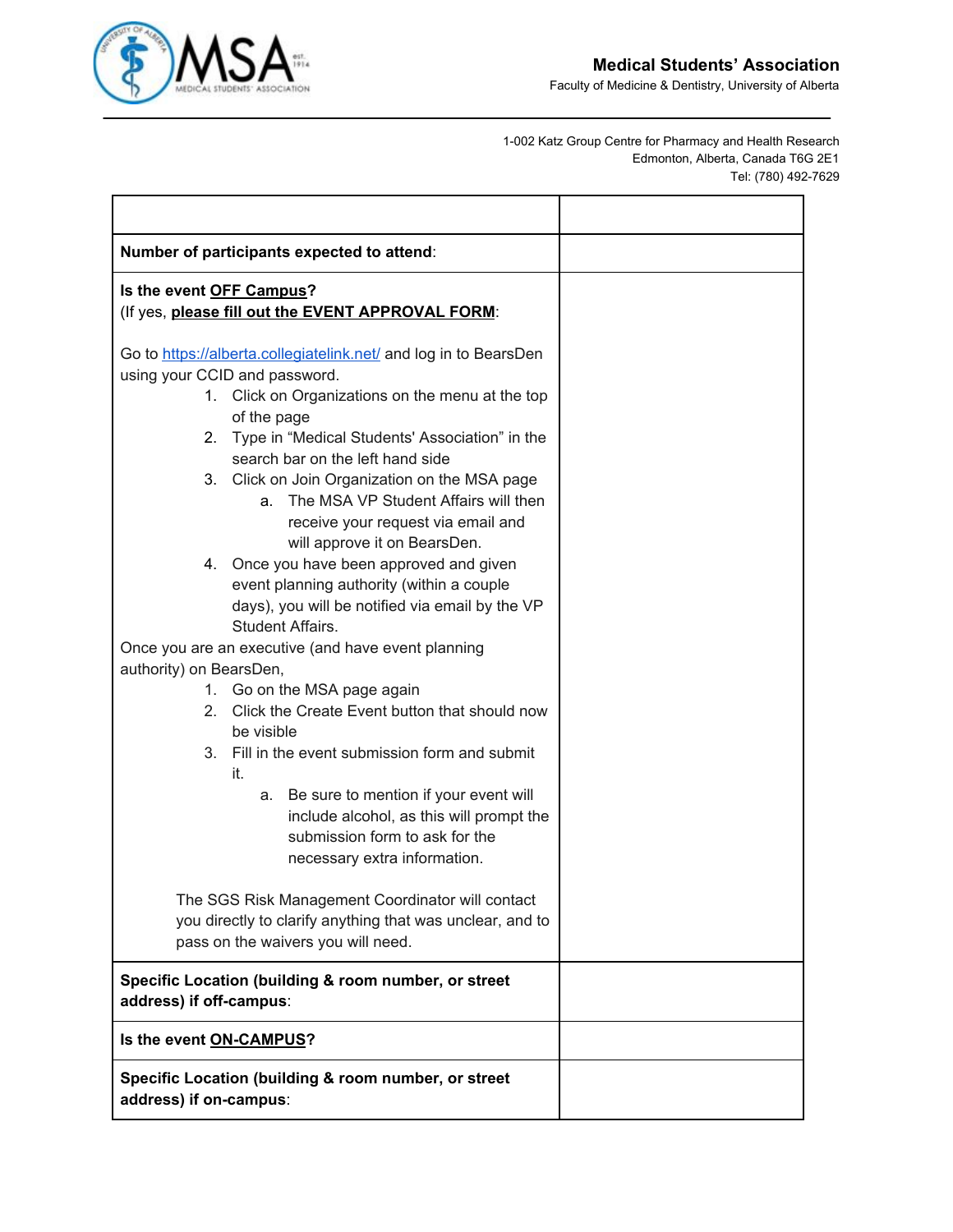

1-002 Katz Group Centre for Pharmacy and Health Research Edmonton, Alberta, Canada T6G 2E1 Tel: (780) 492-7629

## **A. INSIDE ON-CAMPUS locations:**

Please contact Exams and Timetabling (Phone: 780-492-5221) or the UofA Switch Board (phone: 780-492-3111) to get the booking information about any of the following locations:

Katz 1-080 Katz Atrium **ECHA** Study rooms in JW Scott library TELUS room Other Venues/meeting rooms: <http://www.asinfo.ualberta.ca/en/ConferenceServices/OurEventVenues.aspx>

## **B. OUTDOOR ON-CAMPUS locations:** (ie: Quad, Corbett Hall field etc) You will need to contact Facilities and Operations and fill out the "Outdoor Event Site Request Form", which can be accessed at [http://www.facilities.ualberta.ca/Operations\\_Maintenance\\_FO/BGS/Site\\_Bookings.aspx](http://www.facilities.ualberta.ca/Operations_Maintenance_FO/BGS/Site_Bookings.aspx)

| Do you need catering at your event? |
|-------------------------------------|
|-------------------------------------|

If yes, the most popular choices for catering by clubs in the past have been: Sobeys on 112 street Upper Crust Cafe Classic Fare Catering from the UofA Ancillary Services [\(https://ualberta.catertrax.com\)](https://ualberta.catertrax.com/)

| Will alcohol be served at the event? |  |
|--------------------------------------|--|
|--------------------------------------|--|

If yes:

Please Review the Ancillary Services Checklist so that you have an understanding of the steps involved: <http://www.asinfo.ualberta.ca/AlcoholProceduresandRegulations/ApplicationChecklists.aspx> If yes:

At least 2 executives from your group must complete the **Pro-serve training (online) and Event Organization training (in-person)** through the SGS for your event. You can view the training dates/times and sign up at the following link:

<https://www.su.ualberta.ca/services/studentgroups/registration/training/>